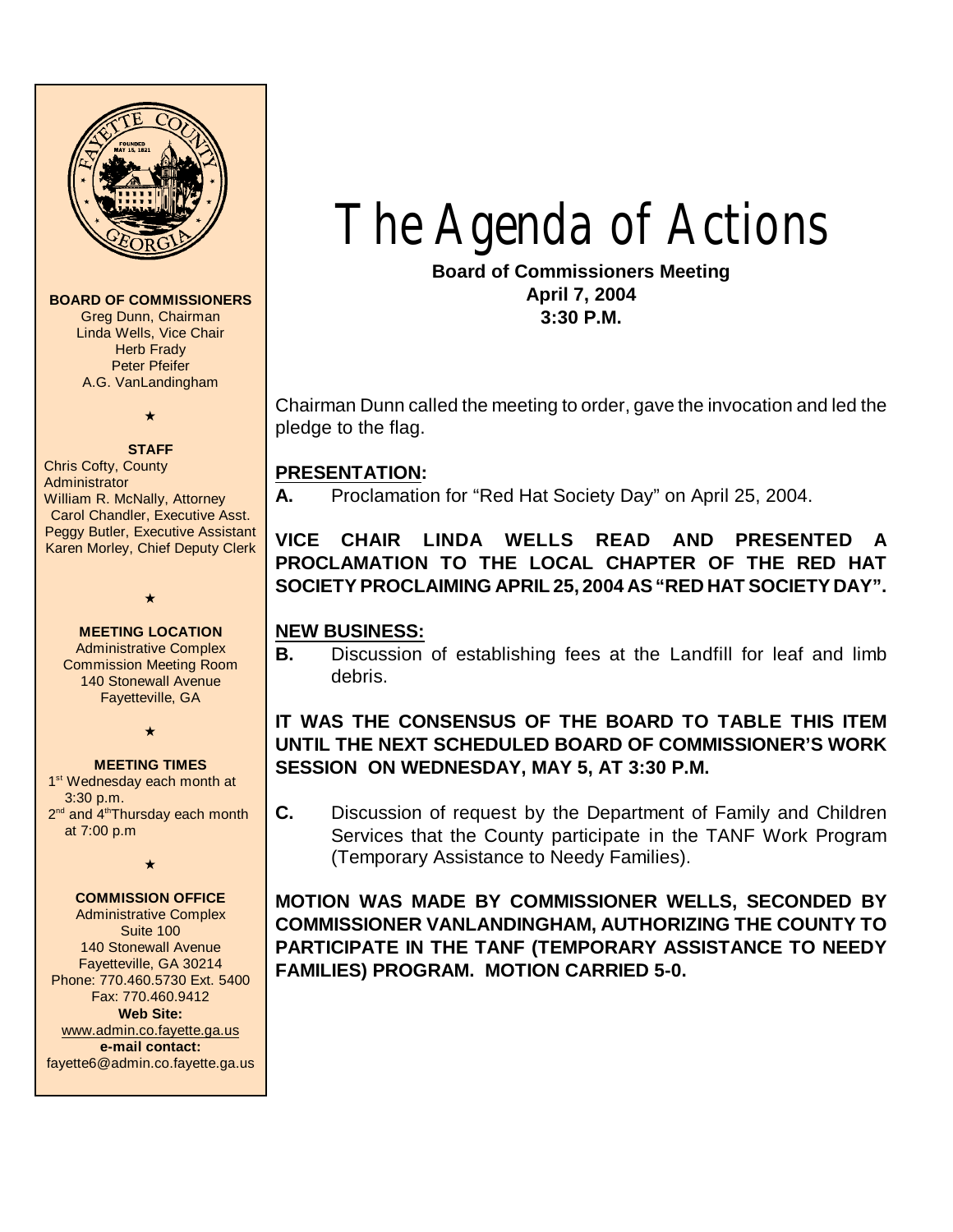**Agenda of Actions April 7, 2004 Page 2**

# **CONSENT AGENDA: MOTION WAS MADE BY COMMISSIONER WELLS, SECONDED BY COMMISSIONER FRADY, TO APPROVE THE CONSENT AGENDA AS PRESENTED. MOTION CARRIED 5-0.**

- **1.** Approval of recommendation to deny a request for a tax refund to U.S. Bancorp in the amount of \$1,328.43.
- **2.** Approval of request to transfer insurance reimbursement from General Fund to Sheriff's Department-Criminal Investigations Division budget.
- **3.** Approval of recommendation from Purchasing Director, Tim Jones, to authorize Yancey Brothers to perform the Caterpillar 621 pan repair work in the amount of \$31,504.21.
- **4.** Approval of March 11, 2004 and March 25, 2004 Board of Commissioners Meeting Minutes.

# **PUBLIC COMMENT:**

Members of the public are allowed up to five minutes each to address the Board on issues of concern other than those items which are on this evening's agenda.

# **NO PUBLIC COMMENT WAS MADE.**

### **STAFF REPORTS:**

**MARK PULLIUM:** Mark Pullium, Director of Business Services, recommended to the Board the renewal of the Shell Energy Agreement.

# **MOTION WAS MADE BY COMMISSIONER WELLS, SECONDED BY COMMISSIONER VANLANDINGHAM, AUTHORIZING THE CHAIRMAN TO EXECUTE THE SHELL ENERGY AGREEMENT. MOTION CARRIED 5-0.**

**MARK PULLIUM:** Mark Pullium, Director of Business Services, informed the Board that the new web page was up and running.

**ATTORNEY MCNALLY:** Attorney McNally requested an Executive Session to discuss six legal items.

# **MOTION WAS MADE BY COMMISSIONER WELLS, SECONDED BY COMMISSIONER PFEIFER, TO ADJOURN TO EXECUTIVE SESSION TO DISCUSS SIX LEGAL ITEMS. MOTION CARRIED 5-0.**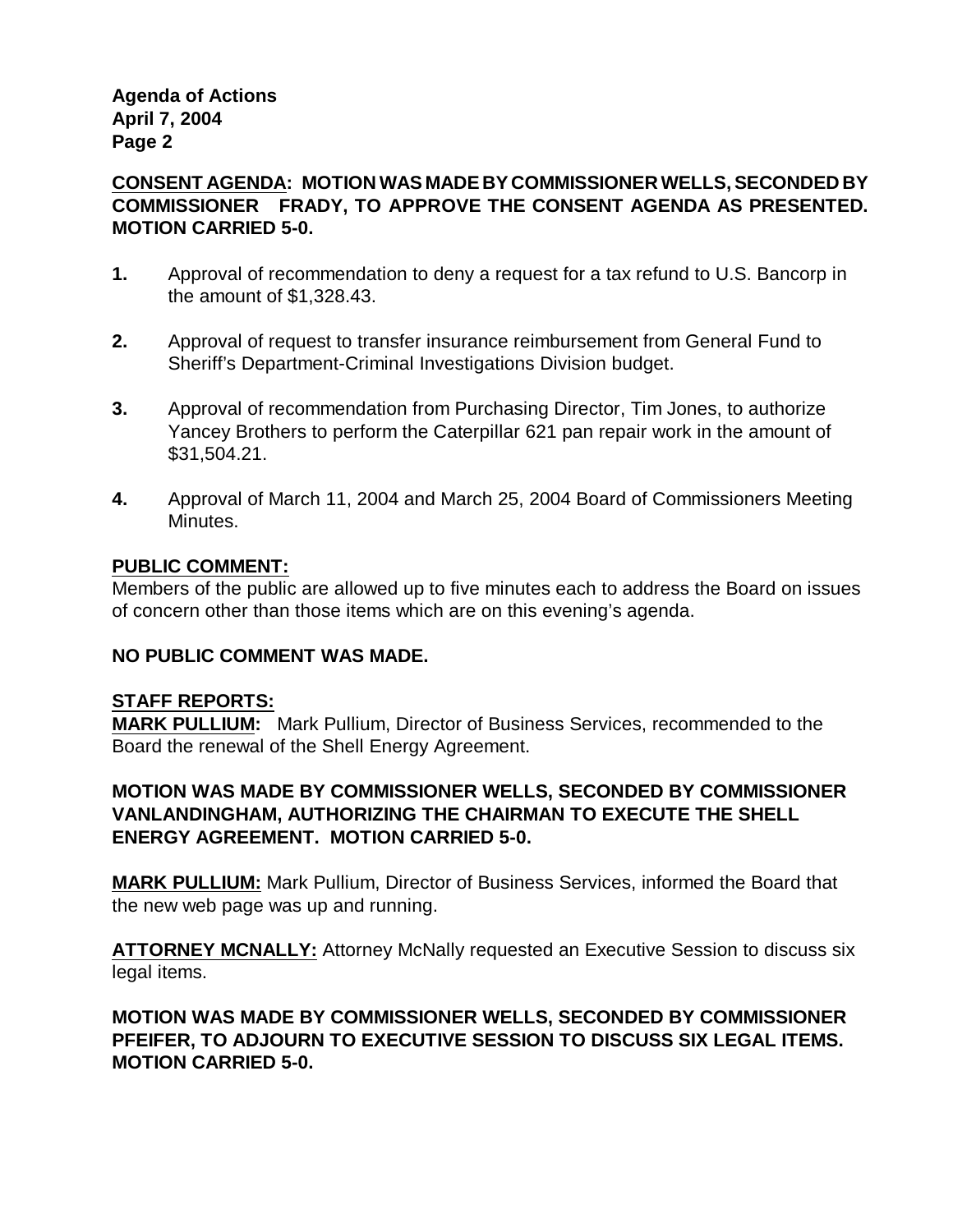**Agenda of Actions April 7, 2004 Page 3**

#### **EXECUTIVE SESSION:**

**LEGAL:** Attorney McNally advised the Board on a legal matter.

# **MOTION WAS MADE BY COMMISSIONER FRADY, SECONDED BY COMMISSIONER VANLANDINGHAM, AUTHORIZING ATTORNEY MCNALLY TO PROCEED IN THIS MATTER. MOTION CARRIED 5-0.**

**LEGAL:** Attorney McNally advised the Board on a legal matter.

# **MOTION WAS MADE BY COMMISSIONER WELLS, SECONDED BY COMMISSIONER FRADY, AUTHORIZING ATTORNEY MCNALLY TO PROCEED IN THIS MATTER. MOTION CARRIED 5-0.**

**LEGAL:** Attorney McNally advised the Board on a legal matter.

### **THERE WAS NO ACTION TAKEN ON THIS MATTER.**

**LEGAL:** Attorney McNally advised the Board on a legal matter.

### **THERE WAS NO ACTION TAKEN ON THIS MATTER.**

**LEGAL:** Attorney McNally advised the Board on a legal matter.

#### **THERE WAS NO ACTION TAKEN ON THIS MATTER.**

**LEGAL:** Attorney McNally advised the Board on a legal matter.

# **MOTION WAS MADE BY COMMISSIONER WELLS, SECONDED BY COMMISSIONER FRADY, AUTHORIZING ATTORNEY MCNALLY TO PROCEED IN THIS MATTER. MOTION CARRIED 5-0.**

# **EXECUTIVE SESSION AFFIDAVIT: MOTION WAS MADE BY COMMISSIONER WELLS, SECONDED BY COMMISSIONER VANLANDINGHAM, AUTHORIZING THE CHAIRMAN TO EXECUTE THE EXECUTIVE SESSION AFFIDAVIT AFFIRMING THAT SIX LEGAL ITEMS WERE DISCUSSED IN EXECUTIVE SESSION. MOTION CARRIED 5-0.**

There being no further business to come before the Board, Chairman Dunn adjourned the meeting at 5:20 p.m.